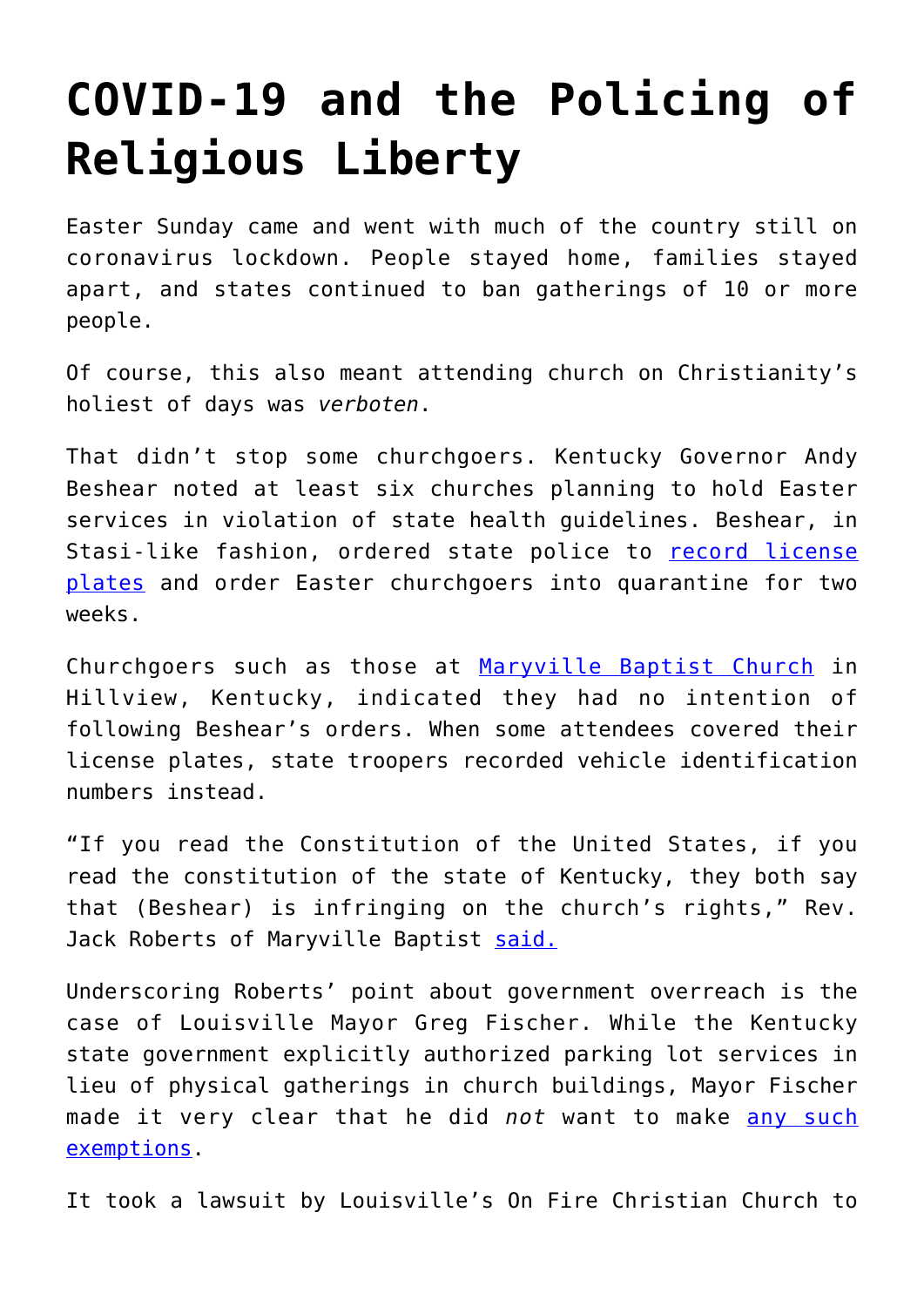prevent this First Amendment infringement. Judge Justin Walker granted a temporary restraining order against the city's attempts to shut down parking lot services.

"Louisville's Mayor Greg Fischer ordered Christians not to attend Sunday services, even if they remained in their cars to worship - and even though it's Easter," Walker [wrote in his](https://firstliberty.org/wp-content/uploads/2020/04/OFCC-v-Fischer-Order-Granting-TRO.pdf) [decision](https://firstliberty.org/wp-content/uploads/2020/04/OFCC-v-Fischer-Order-Granting-TRO.pdf). "The Mayor's decision is stunning. And it is, 'beyond all reason,' unconstitutional."

It's natural for people to be divided on the issue of churches holding services during this time. Will doing so only increase the spread of the coronavirus? Or are crises such as this one exactly what a community of believers is for, namely, to help people get through hard times?

More and more [Americans are turning to prayer](https://www.intellectualtakeout.org/c.s.-lewis-on-avoiding-the-prayers-the-devil-likes/) to help battle the physical, economic, and emotional turmoil brought about by the coronavirus – both its direct effects and those caused by government reactions to the pandemic.

Regardless of where one falls in this divide, the ability of the government to use police forces and intimidation tactics to shutter religious expression does seem to violate the First Amendment. It also provides an interesting set of constitutional and moral problems that are not unique to our time.

In the mid-18<sup>th</sup> century, Congregational minister Jonathan Mayhew [penned a sermon](https://digitalcommons.unl.edu/cgi/viewcontent.cgi?article=1044&context=etas) refuting the divine right of kings. Drawing from Saint Paul's Epistle to the Romans, Mayhew's piece was influential on the founding fathers.

In his sermon, Mayhew declared that, while it is indeed a Christian's duty to obey a government which exercises "a reasonable and just authority… for the good of human society," the call to obedience is not unlimited, as governing bodies may violate the rights of man and the commands of God, in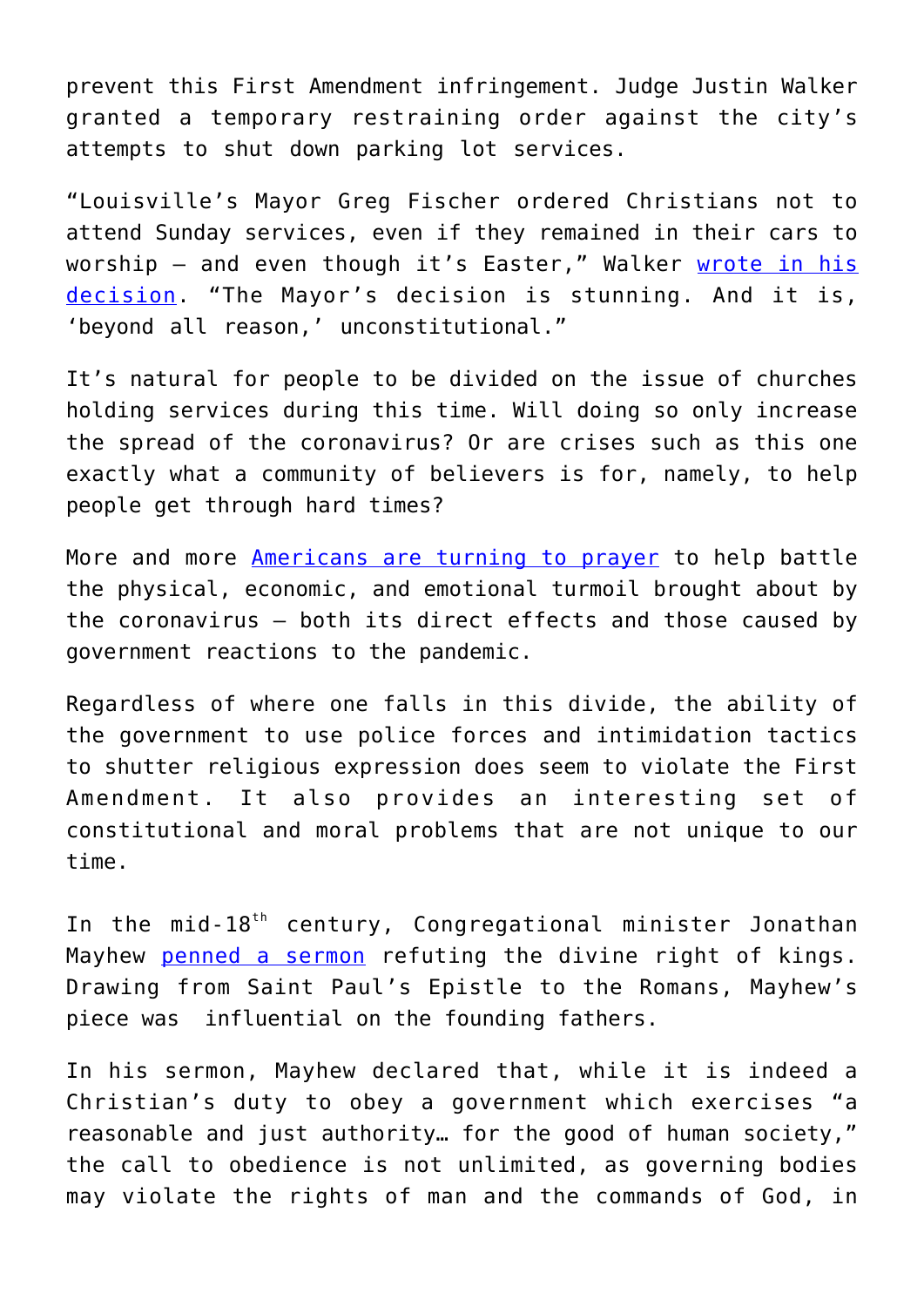which case such government ought to be resisted.

"If *rulers are a terror to good works and not to the evil;* if they are not *ministers for good to society* but for evil and distress by violence and oppression; if they *execute wrath upon* sober, peaceable persons who do their duty as members of society, and suffer rich and dishonorable knaves to escape with impunity; if, instead of *attending continually upon* the good work of the public welfare, they *attend* only upon the gratification of their own lust and pride and ambition to the destruction of the public welfare; if this be the case, it is plain that the apostle's argument for submission does not reach them; they are not the same but different persons from those whom he characterizes; and who must be obeyed according to his reasoning."

This strikes a chord with our present situation does it not? In response to the coronavirus, our government is [releasing](https://www.washingtonpost.com/national/disaster-waiting-to-happen-thousands-of-inmates-released-as-jails-face-coronavirus-threat/2020/03/24/761c2d84-6b8c-11ea-b313-df458622c2cc_story.html) [thousands of inmates](https://www.washingtonpost.com/national/disaster-waiting-to-happen-thousands-of-inmates-released-as-jails-face-coronavirus-threat/2020/03/24/761c2d84-6b8c-11ea-b313-df458622c2cc_story.html) – Mayhew's "rich and dishonorable knaves" – while [arresting pastors](https://www.nytimes.com/2020/03/30/us/coronavirus-pastor-arrested-tampa-florida.html) and punishing churchgoers – the "sober and peaceable persons."

If this level of government response to COVID-19 continues much longer or intensifies, more and more people will start to question the intent of their government. People can only be cooped up, unemployed, unable to pay rent, unable to attend church or visit friends and family for so long before they begin to resent and ignore their governments' orders.

As Mayhew put it:

"To say that subjects in general are not proper judges when their governors oppress them and play the tyrant and when they defend their rights, administer justice impartially, and promote the public welfare, is as great *treason* as ever man uttered:—'tis treason not against one *single* man but the state- against the whole body politic;  $-$ 'tis treason